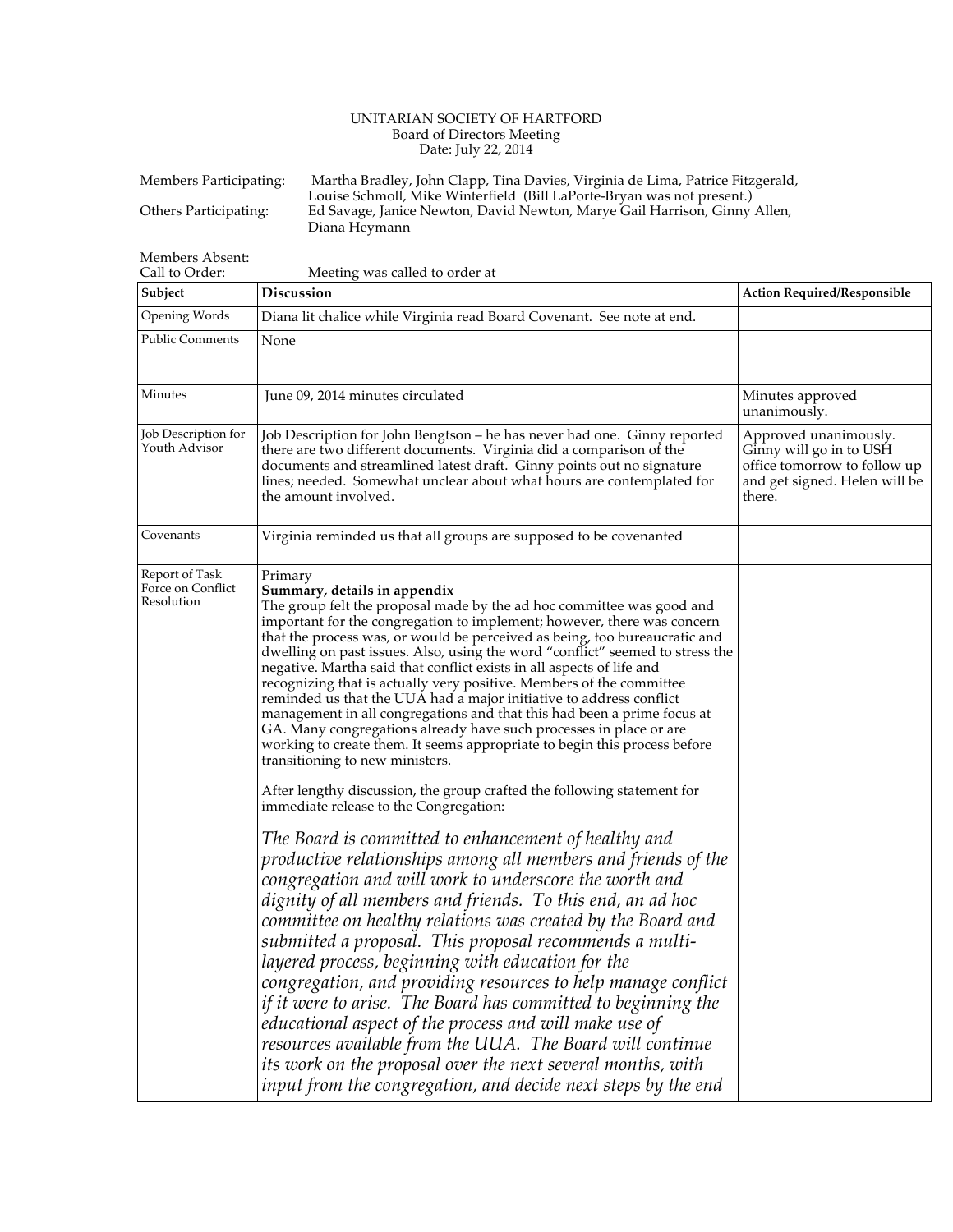|       | of the calendar year.<br>The Board is committed to enhancement of healthy and<br>productive relationships among all members and friends of the<br>congregation and will work to underscore the worth and<br>dignity of all members and friends. To this end, an ad hoc<br>committee on healthy relations was created by the Board and<br>submitted a proposal. This proposal recommends a multi-<br>layered process, beginning with education for the<br>congregation, and providing resources to help manage conflict<br>if it were to arise. The Board has committed to beginning the<br>educational aspect of the process and will make use of<br>resources available from the UUA. The Board will continue<br>its work on the proposal over the next several months, with<br>input from the congregation, and decide next steps by the end<br>of the calendar year.<br>John moved to accept this version. Patrice seconded. It passed<br>unanimously. |  |
|-------|-----------------------------------------------------------------------------------------------------------------------------------------------------------------------------------------------------------------------------------------------------------------------------------------------------------------------------------------------------------------------------------------------------------------------------------------------------------------------------------------------------------------------------------------------------------------------------------------------------------------------------------------------------------------------------------------------------------------------------------------------------------------------------------------------------------------------------------------------------------------------------------------------------------------------------------------------------------|--|
| Misc. | Next meeting at Martha Bradley's home, Tuesday, August 5. 5:30 for<br>potluck, 7:00 for Board Meeting.                                                                                                                                                                                                                                                                                                                                                                                                                                                                                                                                                                                                                                                                                                                                                                                                                                                    |  |

Meeting adjourned at 9:20.

Respectfully submitted by Patrice Fitzgerald, Secretary

The covenant may be accessed here: http://www.ushartford.com./covenant0314.html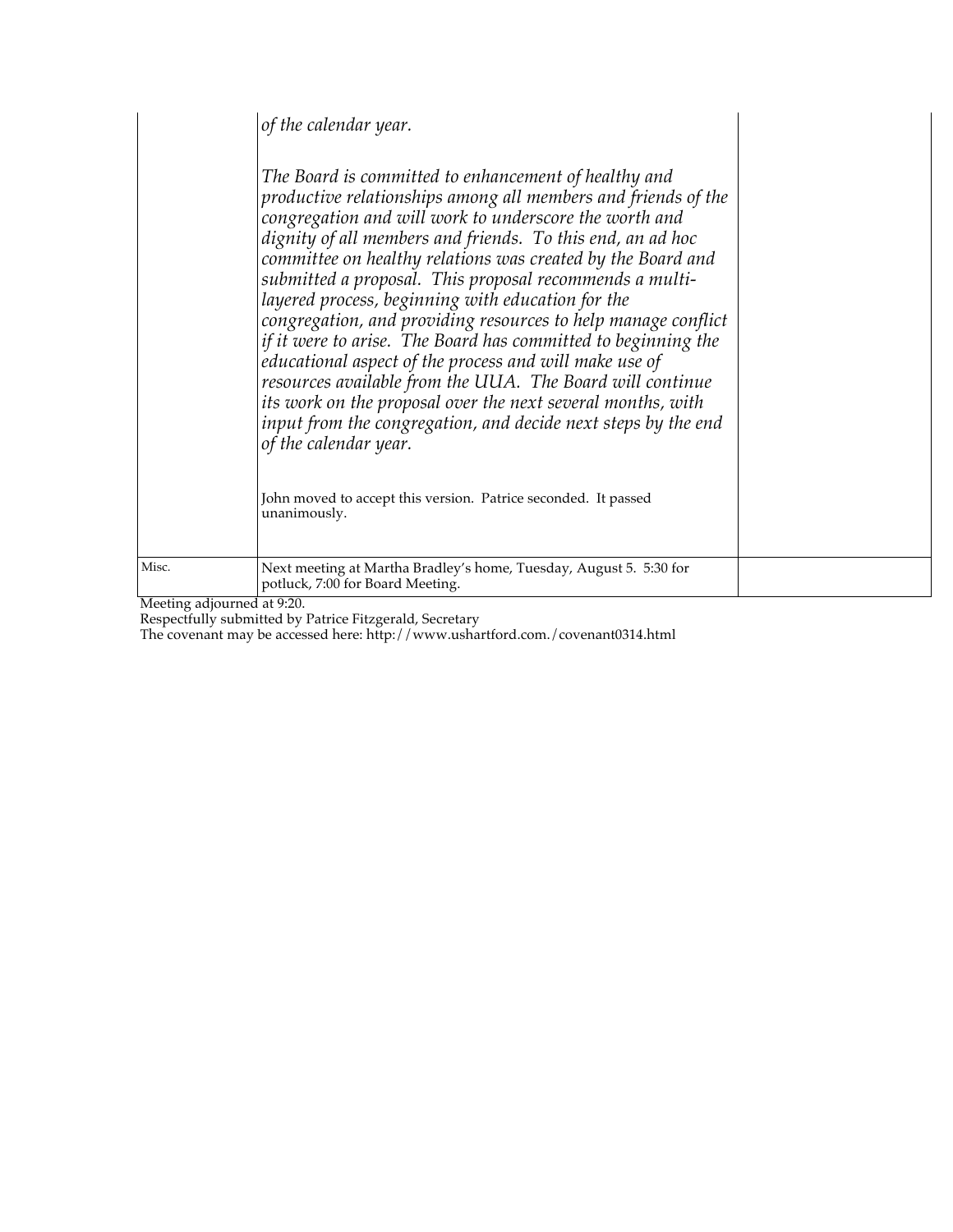| Subject                                           | Discussion                                                                                                                                                                                                                                                                                                                                                                                                                                                                                                                                                                                                                                                                                                                                                                                                                                                                                                                                                                                                                                                                                                                                                                                                                                                                                                                                                                                                                                                                                                                                                                                                                                                                                                                                                                                                                                                                                                                                                                                                                                                                                                                                                                                                                                                                                                                                                                                                                                                                                                                                                                                                                                                                                                                                                                                                                                                                                                                                                                                                                                                                                                                                                                                                                                                                                                                                                                                                                                                                                                                                                                                                                                                                                                                                                                                                                                                                                                                                                                                                                                                                                                                                                                                                                                                                                                                                                                                                                                                                                                                                                                                                                                                                                                   | <b>Action Required/Responsible</b> |
|---------------------------------------------------|--------------------------------------------------------------------------------------------------------------------------------------------------------------------------------------------------------------------------------------------------------------------------------------------------------------------------------------------------------------------------------------------------------------------------------------------------------------------------------------------------------------------------------------------------------------------------------------------------------------------------------------------------------------------------------------------------------------------------------------------------------------------------------------------------------------------------------------------------------------------------------------------------------------------------------------------------------------------------------------------------------------------------------------------------------------------------------------------------------------------------------------------------------------------------------------------------------------------------------------------------------------------------------------------------------------------------------------------------------------------------------------------------------------------------------------------------------------------------------------------------------------------------------------------------------------------------------------------------------------------------------------------------------------------------------------------------------------------------------------------------------------------------------------------------------------------------------------------------------------------------------------------------------------------------------------------------------------------------------------------------------------------------------------------------------------------------------------------------------------------------------------------------------------------------------------------------------------------------------------------------------------------------------------------------------------------------------------------------------------------------------------------------------------------------------------------------------------------------------------------------------------------------------------------------------------------------------------------------------------------------------------------------------------------------------------------------------------------------------------------------------------------------------------------------------------------------------------------------------------------------------------------------------------------------------------------------------------------------------------------------------------------------------------------------------------------------------------------------------------------------------------------------------------------------------------------------------------------------------------------------------------------------------------------------------------------------------------------------------------------------------------------------------------------------------------------------------------------------------------------------------------------------------------------------------------------------------------------------------------------------------------------------------------------------------------------------------------------------------------------------------------------------------------------------------------------------------------------------------------------------------------------------------------------------------------------------------------------------------------------------------------------------------------------------------------------------------------------------------------------------------------------------------------------------------------------------------------------------------------------------------------------------------------------------------------------------------------------------------------------------------------------------------------------------------------------------------------------------------------------------------------------------------------------------------------------------------------------------------------------------------------------------------------------------------------------------------------|------------------------------------|
| Report of Task<br>Force on Conflict<br>Resolution | Martha pointed to Bill LaPorte-Bryan's comments. She felt it shouldn't be<br>characterized as just about the Seven Principles. Doesn't want it to seem as<br>though we are somehow failing as a church. Mike: healthy to acknowledge<br>a problem. Patrice: frame it as normal and a good thing to set up, but not<br>something created because we are a problem church or in crisis. Virginia:<br>We want to avoid making people think we are somehow talking about the<br>same old issues that they are "sick of talking about." Should it be<br>introduced with a "needs" statement. Tina: has been skeptical about this<br>effort - "attacking a mosquito with a flamethrower." Smacks of a politically<br>correct tribunal. Louise: Doesn't like the term "Conflict" at all. Ed: Timing<br>was so that congregants could get a chance to see a good relations policy go<br>live in advance of the new ministers coming. Mike: Started out with a lot of<br>ambivalence regarding this effort. He thinks we won't have another<br>"perfect storm." Gave an example of a fractious meeting recently. Martha:<br>Said there would always be conflict; this won't avoid that. Patrice: Are we<br>expected to digest, amend, and agree to this tonight? Virginia: That would<br>be ideal. Would we have done this if we hadn't gone through our recent<br>troubles? Marye Gail: We would have if we called new ministers. A<br>healthy, vibrant congregation has a process for handling all of this. It's<br>based on a document that was in use at Cathy's former church. Marye Gail<br>was originally quite uninterested in being involved in such a processbut<br>she has done a total about-face having gone through the process. John:<br>Thank you to the folks who did this. "Nipping it in the bud" is the way to<br>go with conflict. Question: Would the committee be acting as an<br>ombudsman? Martha: Essentially, yes. Someone from the committee<br>would respond and first ask if the parties had talked to each other. There<br>would be some ground rules. If there was still a grievance, then it would go<br>to another step. Eighty-ninety percent of the time it wouldn't go further.<br>Martha, Marye Gail: This would serve to let people be heard. Ed:<br>Something in the enews about what we are calling "Healthy Relations."<br>Marye Gail: This could be a framework approved as a draft by the Board,<br>and be amended as we go. Also, if we find we are so trying to be nice that<br>we can't express ourselves, that wouldn't be the goal at all. We don't want<br>to be coerced. This whole issue has made me tune in to tensions that may<br>always be here. It's just making us more aware of these things. Virginia: If<br>we need to have a constitutional amendment, that's making it seem like a<br>big deal. Martha: We don't want it to be too cumbersome. Tina: Starting<br>with the education piece and easing in sounds like a more welcoming<br>prospect. Virginia: Maybe we could start with the first outer ring. Louise:<br>Likes the terminology from the outer ring. Mike: The whole program is<br>important and makes good sense. I'd be comfortable moving ahead with<br>the whole thing. Okay with constitutional change. Patrice: What's our task<br>tonight? Virginia: Bill wanted us to agree to this process as a whole.<br>Virginia thinks the sense of the Board tonight is that we might start with<br>commitment to education piece. Virginia: Natural time for a constitutional<br>vote would be at spring annual meeting. Ginny: Three terms: Conflict<br>Resolution (has baggage). Right Relations (the term that is currently "in,"<br>but too black/white). Healthy Relations gets a thumbs up from her. The<br>Board agrees that we should get rid of term "Conflict" in title. Patrice:<br>What is our position with regard to this document? We accept it as a<br>framework, a draft, or what? Virginia: We accepted the Report at the June<br>meeting. Marye Gail: The core of this is that this needs to be a policy<br>moved forward by the Board. What are the next steps? Partial<br>implementation sounds good but do we have a commitment from the<br>Board? Mike: What if we have a conflict in the dark days of winter? Do we<br>have something in place? Virginia: What if we do it more informally first?<br>Patrice: Are we making it even more complicated with layers of committees<br>and different levels of commitment over time? Martha: What if we accept<br>this as a draft or a starting point now? Ed: Our initial report suggests<br>inviting a UUA representative to come speak, and also include Fern St. and |                                    |